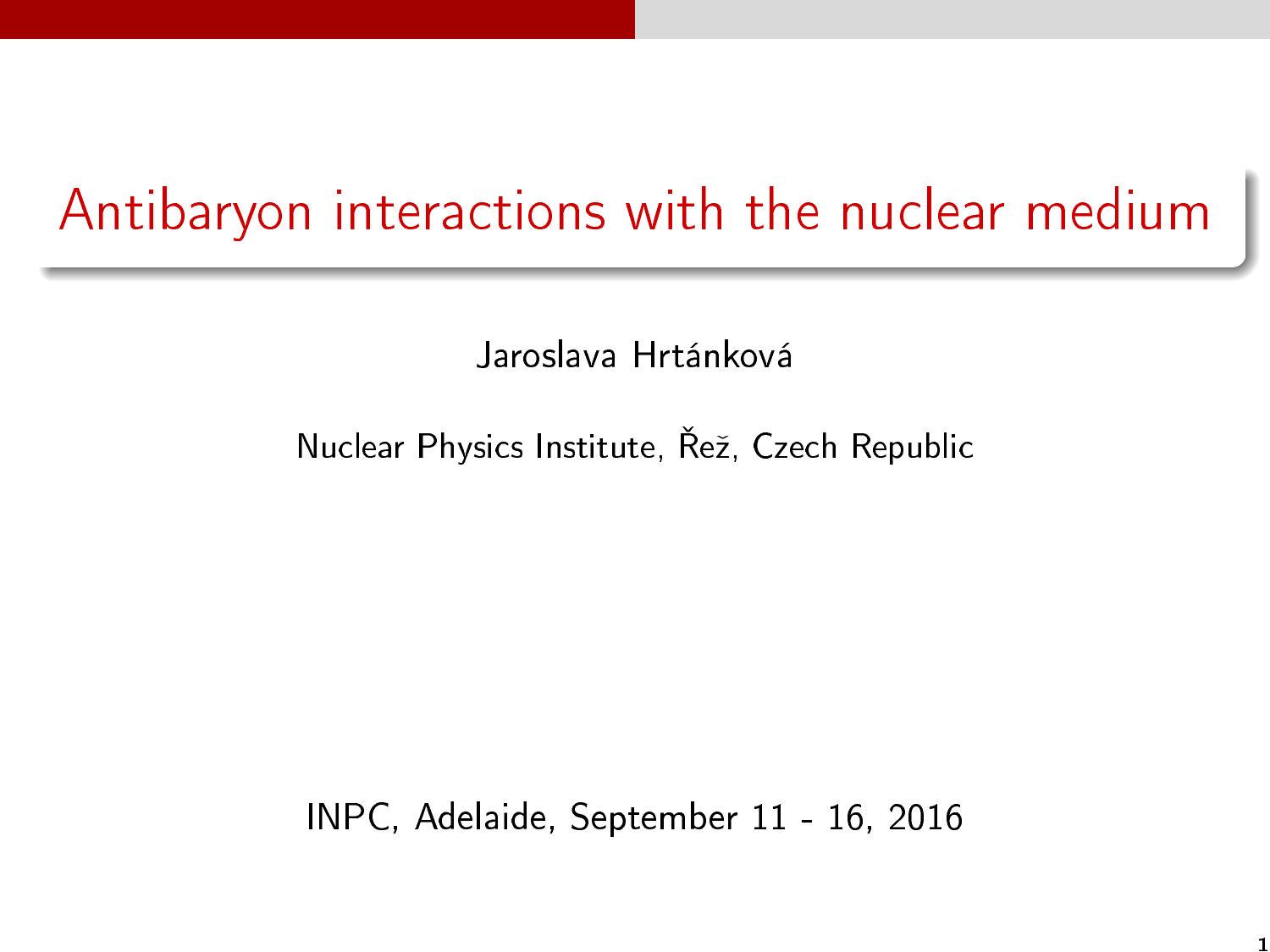## Introduction

- **•** study of  $\bar{B}$  ( $\bar{p}$ ,  $\bar{\Lambda}$ ,  $\bar{\Sigma}$ ,  $\bar{\Xi}$ ) bound states in selected nuclei:
	- $\bullet$  behavior of  $\bar{B}$  in the nuclear medium including its absorption
	- $\bullet$  core polarization effect due to B
- testing models of (anti)hadron-hadron interactions
- <span id="page-1-0"></span>knowledge of  $\bar{B}$ -nucleus interaction for future experiments  $\bullet$ (PANDA@FAIR)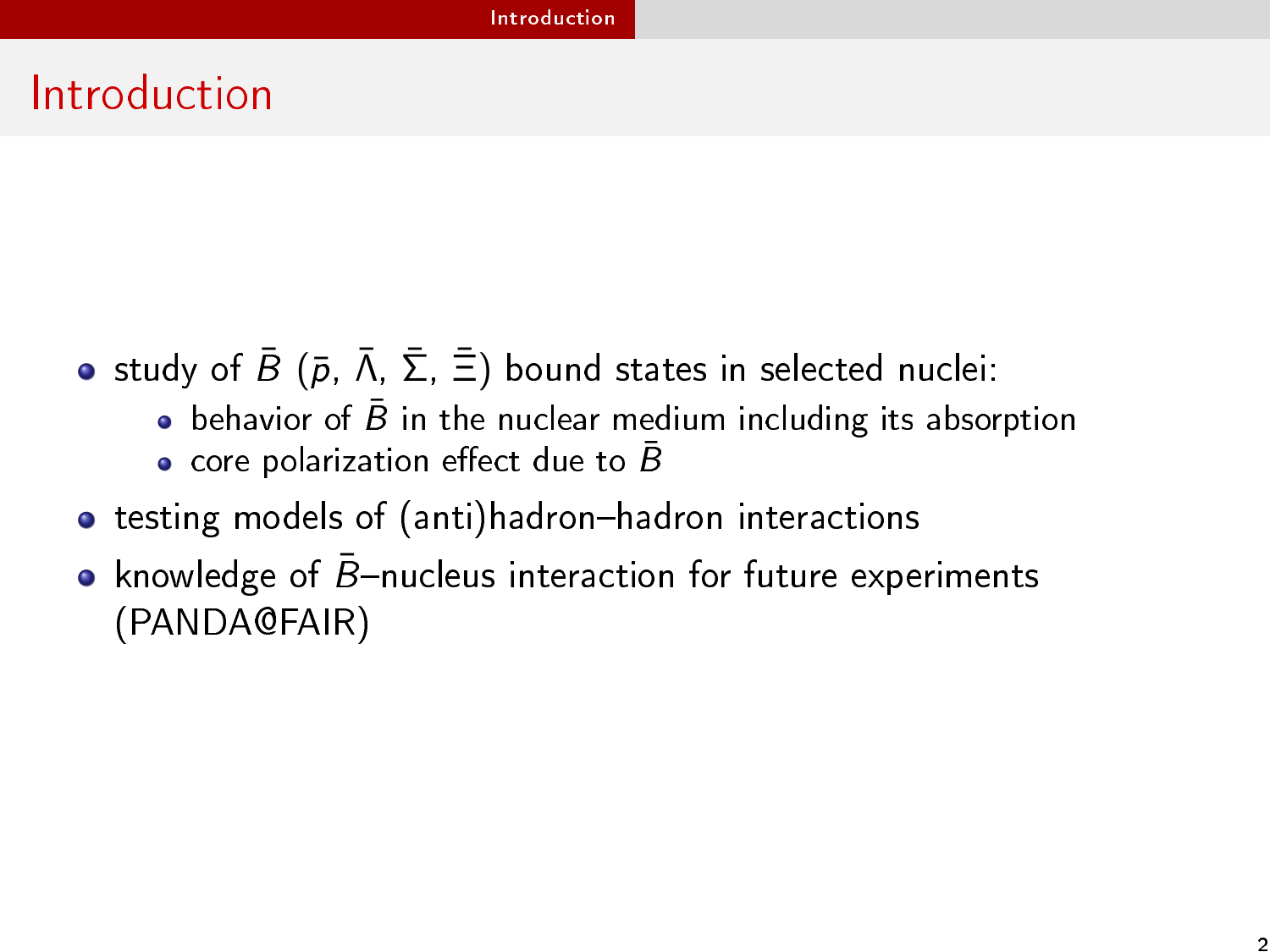#### [Model](#page-2-0)

#### RMF approach

- $\bullet$  Nucleons Dirac fields interacting via the exchange of meson fields
- Dirac equation for nucleons and antibaryon

$$
[-i\vec{\alpha}\vec{\nabla} + \beta(m_j + S_j) + V_j]\psi_j^{\alpha} = \epsilon_j^{\alpha}\psi_j^{\alpha} , \quad j = N, \bar{B} ,
$$

$$
S = g_{\sigma j} \sigma, \quad V_j = g_{\omega j} \omega_0 + g_{\rho j} \rho_0 \tau_3 + e_j \frac{1 + \tau_3}{2} A_0,
$$

• Klein-Gordon equations for meson fields

<span id="page-2-0"></span>
$$
(-\triangle + m_{\sigma}^2)\sigma = -g_{\sigma N}\rho_S - g_{\sigma \bar{B}}\rho_{S\bar{B}}
$$

$$
(-\triangle + m_{\omega}^2)\omega_0 = g_{\omega N}\rho_V + g_{\omega \bar{B}}\rho_{V\bar{B}}
$$

$$
(-\triangle + m_{\rho}^2)\rho_0 = g_{\rho N}\rho_I + g_{\rho \bar{B}}\rho_{I\bar{B}}
$$

$$
-\triangle A_0 = e\rho_p + e_{\bar{B}}\rho_{\bar{B}}.
$$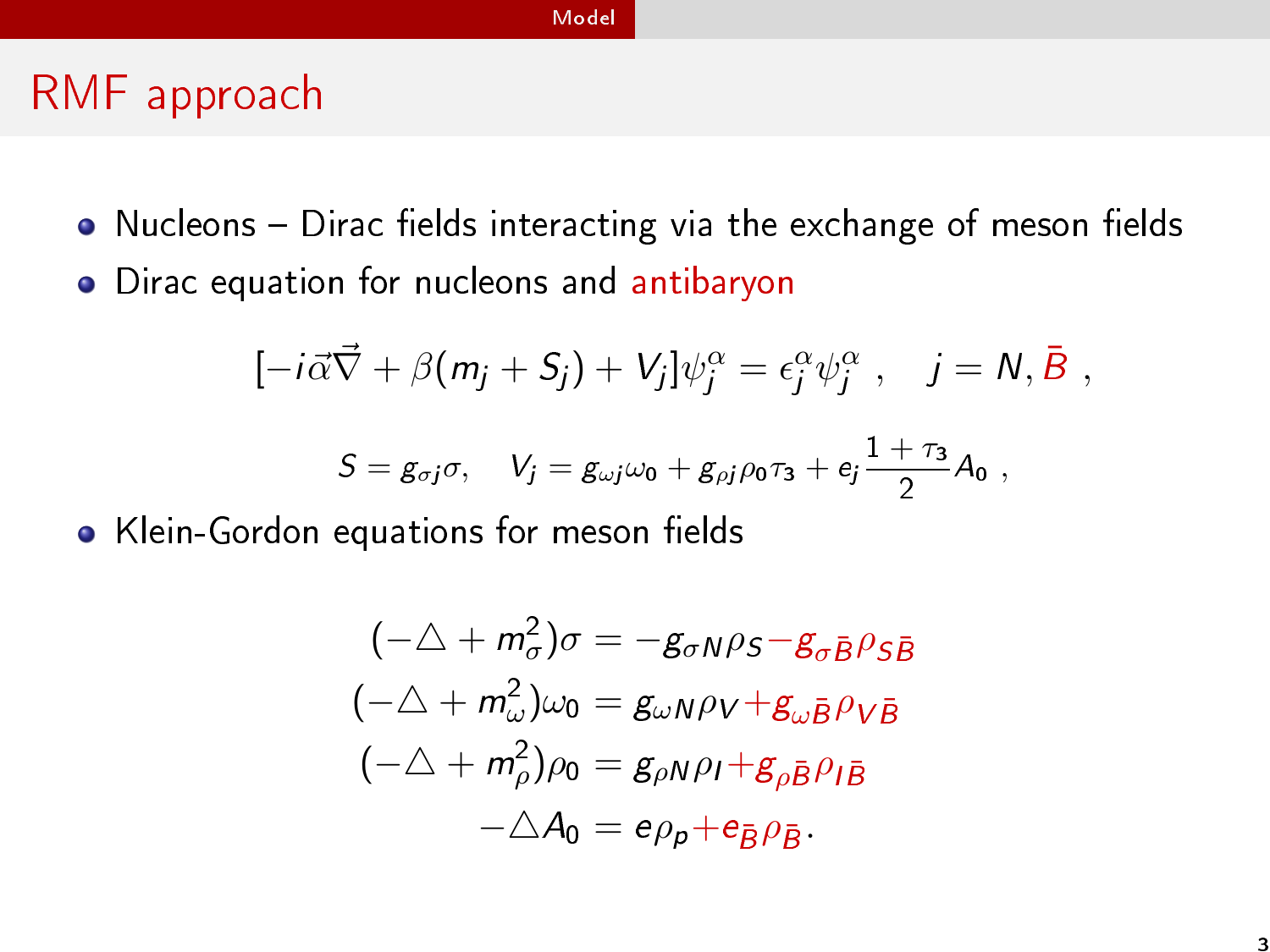## Baryon-nucleus interaction

- Nucleon-meson couplings obtained by fitting nuclear matter and finite nuclei properties
- Hyperon-meson coupling constants:
	- for  $\omega$  and  $\rho$  field obtained from SU(6) symmetries,
	- for  $\sigma$  field obtained from fits to experimental data ( $\Lambda$  hypernuclei,  $\Sigma$ atoms,  $\Xi$  production in  $(\mathcal{K}^+,\mathcal{K}^-)$  reactions)

<span id="page-3-0"></span>
$$
g_{\sigma\Lambda} = 0.621g_{\sigma N}, \t g_{\omega\Lambda} = 2/3g_{\omega N}, \t g_{\rho\Lambda} = 0,
$$
  
\n
$$
g_{\sigma\Sigma} = 0.5g_{\sigma N}, \t g_{\omega\Sigma} = 2/3g_{\omega N}, \t g_{\rho\Sigma} = 2/3g_{\rho N},
$$
  
\n
$$
g_{\sigma\Xi} = 0.299g_{\sigma N}, \t g_{\omega\Xi} = 1/3g_{\omega N}, \t g_{\rho\Xi} = g_{\rho N}
$$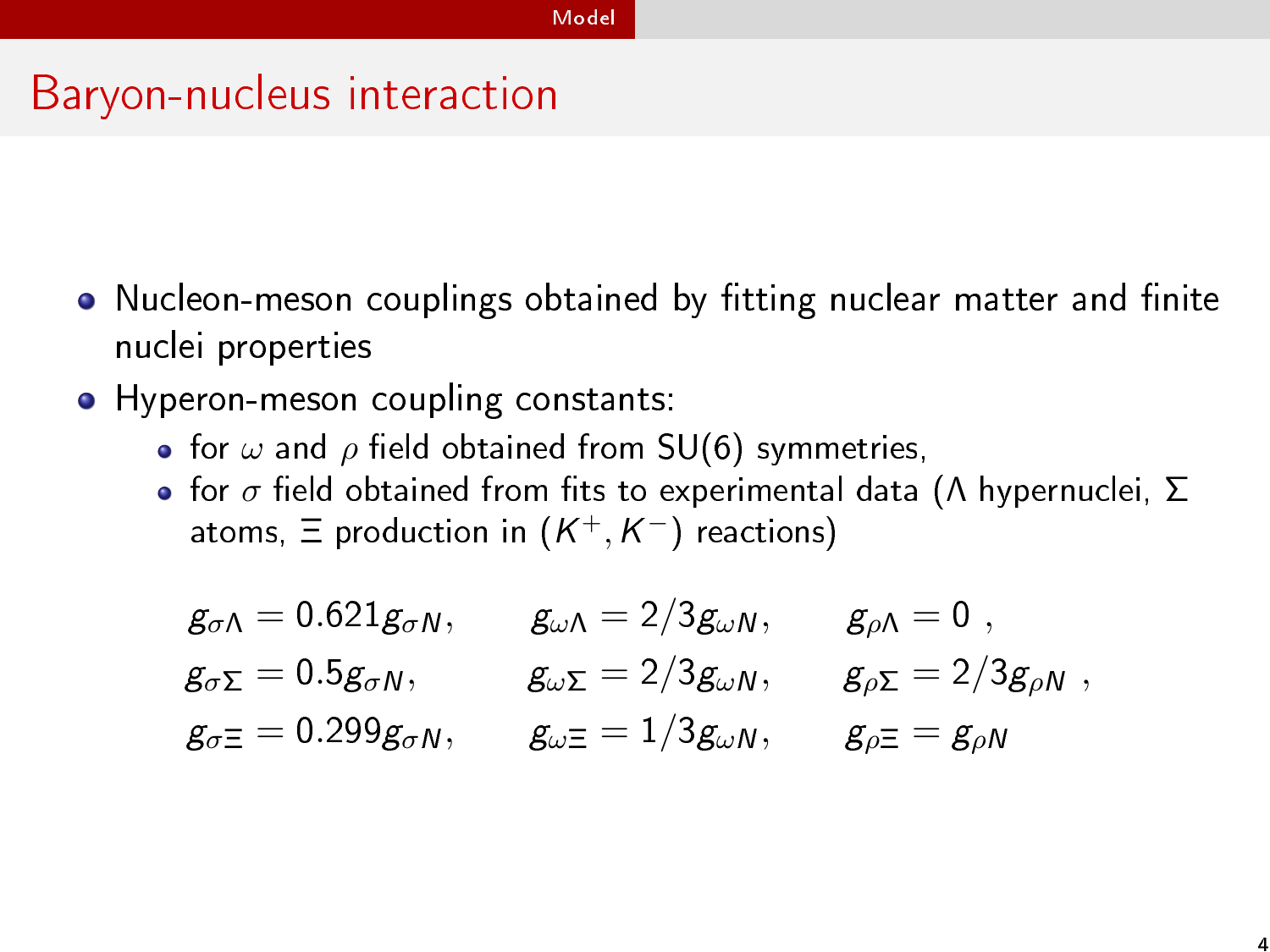## $\bar{B}$ -nucleus interaction

 $\bullet$   $BN \rightarrow \overline{B}N$  interaction – G-parity transformation  $\hat{G} = \hat{C}e^{i\pi I_1}$ 

$$
g_{\sigma \bar B} = g_{\sigma B}, \quad g_{\omega \bar B} = - g_{\omega B}, \quad g_{\rho \bar B} = g_{\rho B}
$$

- G-parity valid for the long and medium range  $\bar{B}N$  potential  $\rightarrow$  750 MeV deep  $\bar{p}$  potential in the nucleus
- $\bullet$  Nuclear medium  $+$  short range interaction  $-$  possible deviations from the G-parity
- Antiprotonic atoms and  $\bar{p}$  scattering off nuclei at low energies  $\rightarrow$  ReV $_{\bar{p}} \sim 100 - 300$  MeV deep
- Reduced  $\bar{B}$  coupling constants

<span id="page-4-0"></span>
$$
\textit{g}_{\sigma\bar{\textit{B}}}=\xi\,\textit{g}_{\sigma\textit{B}},\quad\textit{g}_{\omega\bar{\textit{B}}}=-\xi\,\textit{g}_{\omega\textit{B}},\quad\textit{g}_{\rho\bar{\textit{B}}}=\xi\,\textit{g}_{\rho\textit{B}}\ ,
$$

where parameter  $\xi = 0.2 - 0.3$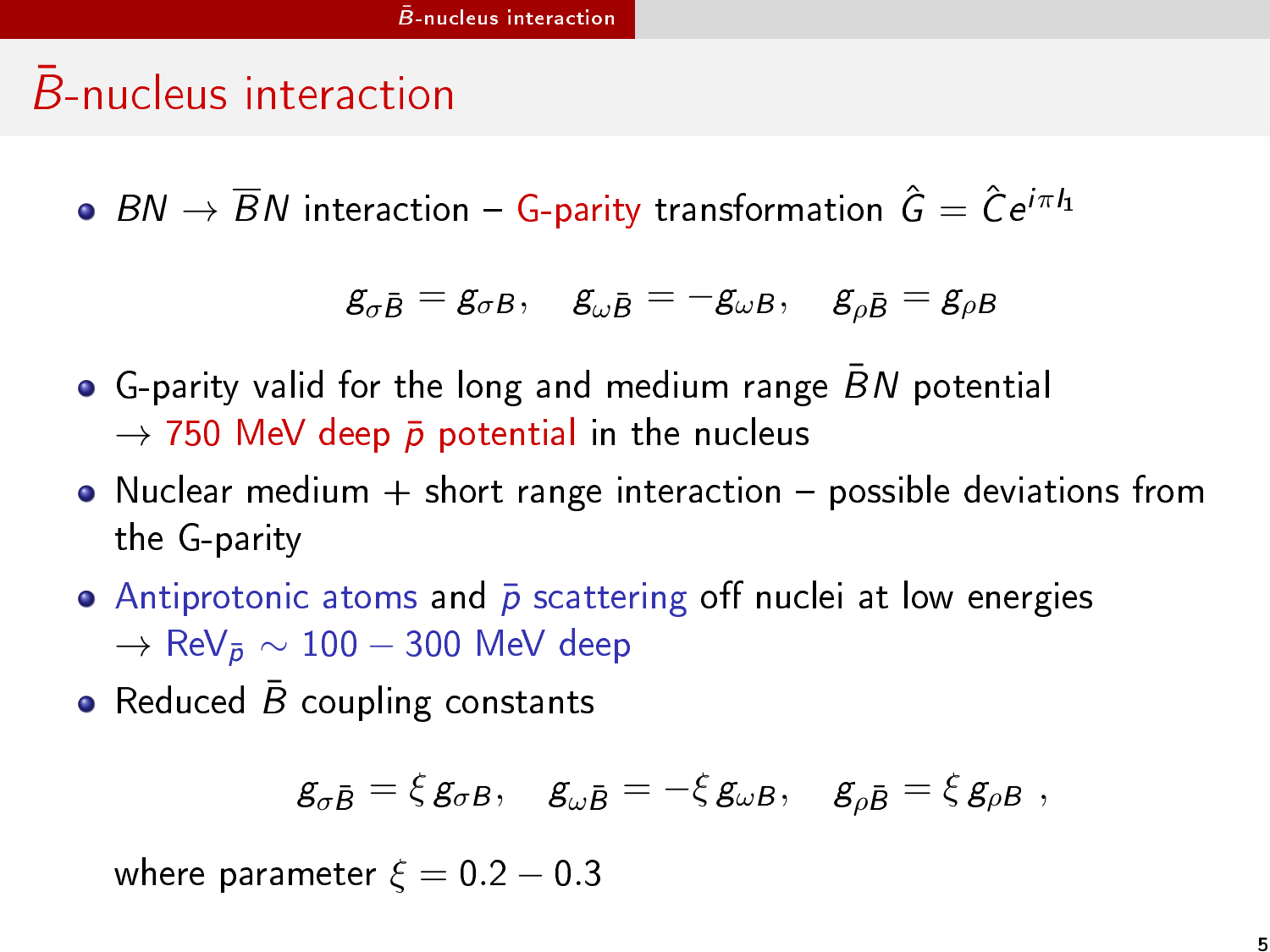## Antibaryon potential



<span id="page-5-0"></span>Fig.1: The B-nucleus (left) and  $\bar{B}$ -nucleus (right) potentials in <sup>16</sup>O.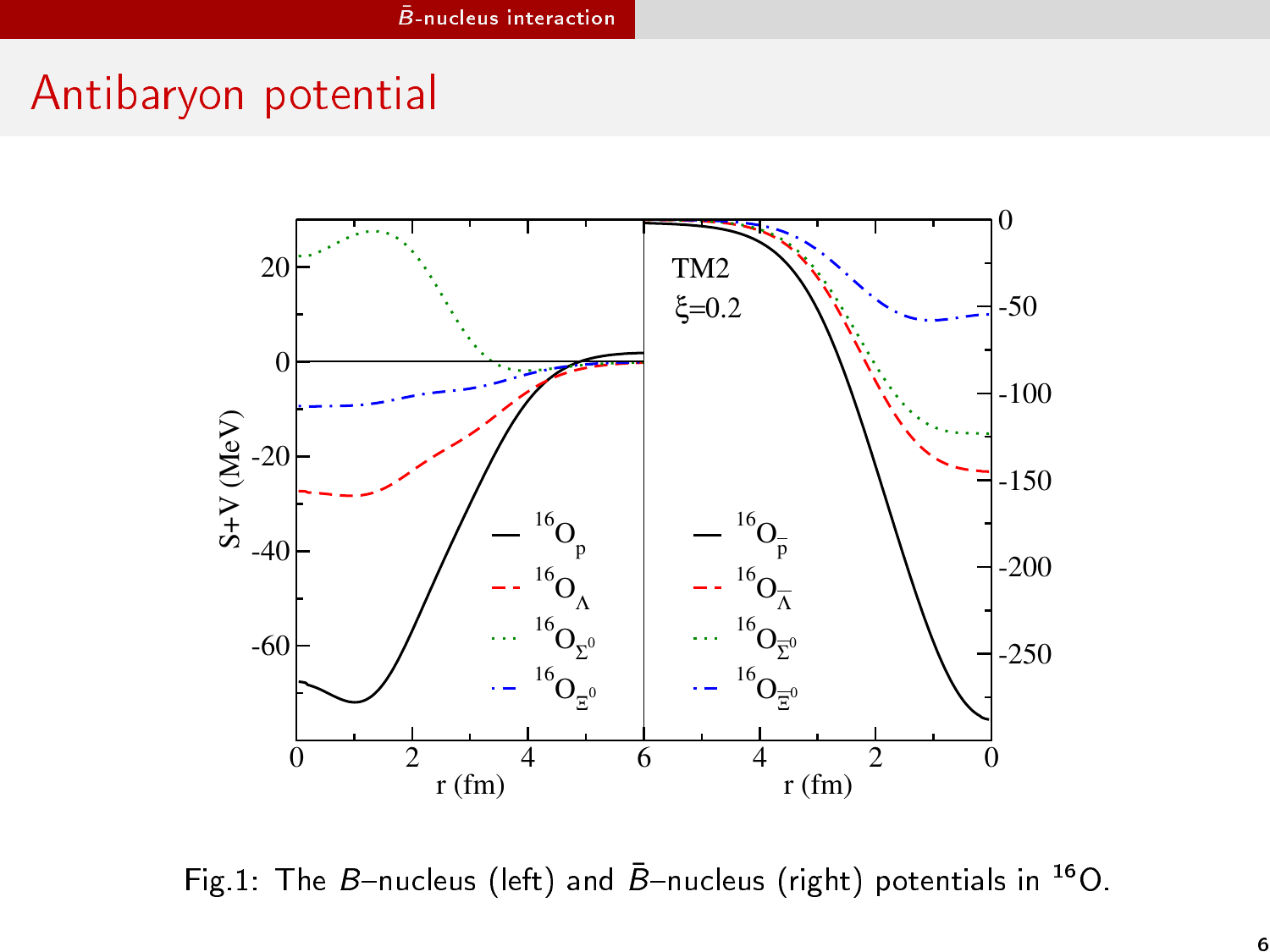## Antibaryon spectrum



<span id="page-6-0"></span>Fig.2: The A dependence of  $\bar{B}$  1s binding energies, calculated dynamically in the TM model for  $\xi = 0.2$ .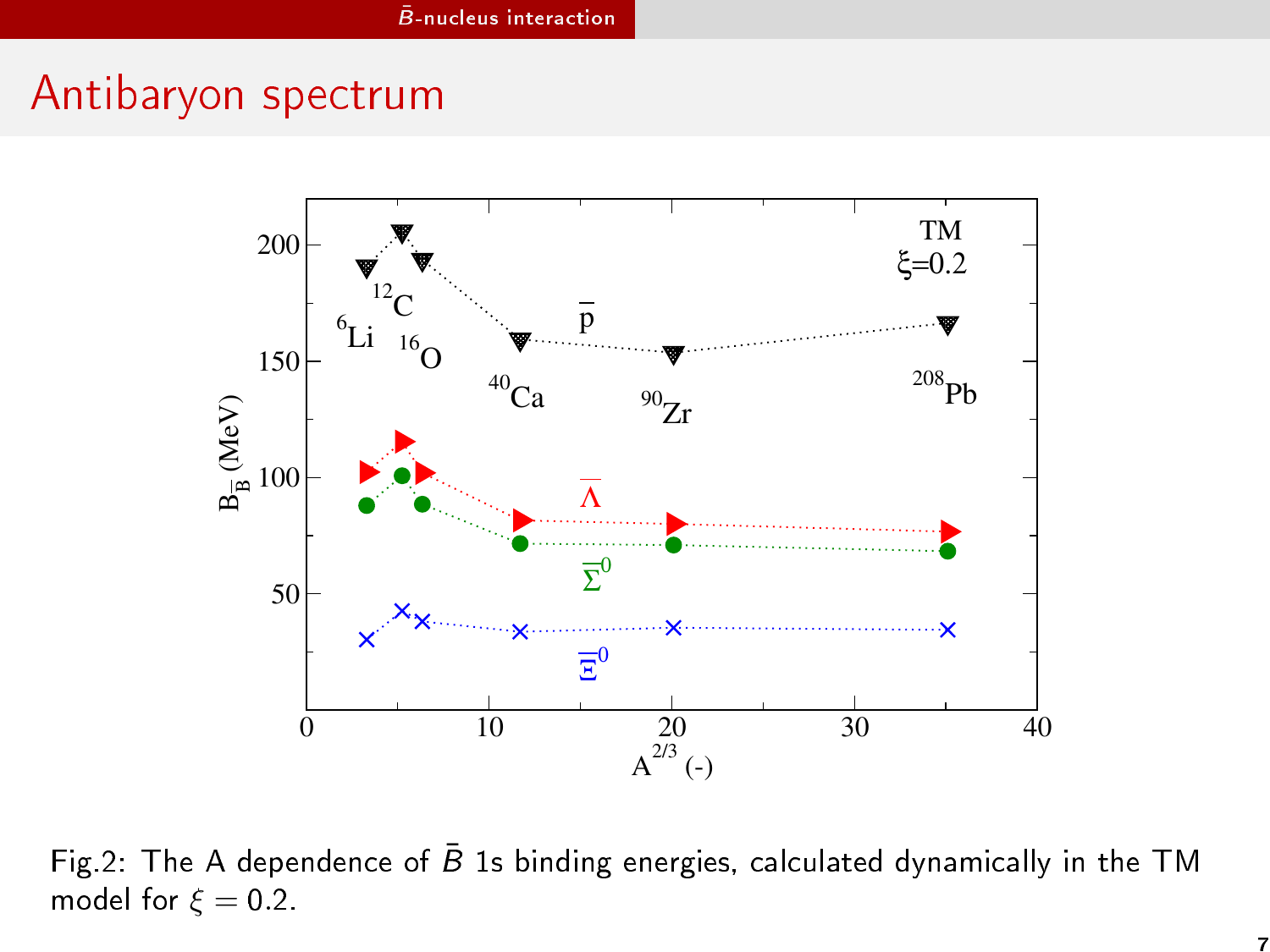#### $\bar{p}$  [absorption](#page-7-0)

## $\bar{p}$  absorption



<span id="page-7-0"></span>Fig.3: The phase space suppression factor  $f_s$ as a function of the center-of-mass energy  $\sqrt{s}$ .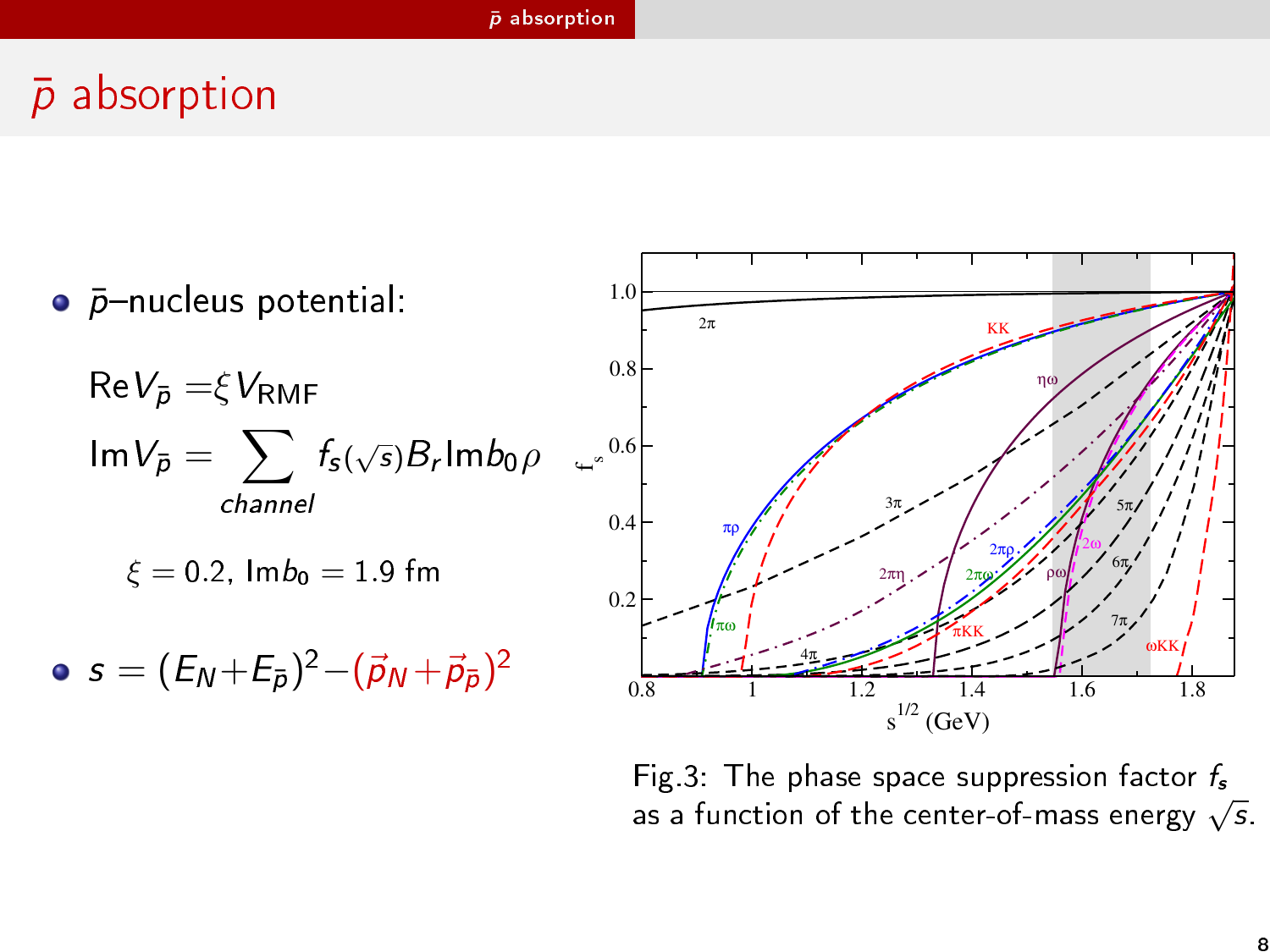## Energy available for annihilation

- CMS frame  $\rightarrow \sqrt{s} = m_{\bar{p}} + m_N B_{\bar{p}} B_N$  (M)
- $\bullet$   $\bar{p}$  absorption in a nucleus  $\rightarrow \vec{p}_N + \vec{p}_{\bar{p}} \neq 0$ (A. Cieplý, E. Friedman, A. Gal, D. Gazda, J. Mareš, PLB 702, 402 (2011))

<span id="page-8-0"></span>
$$
\sqrt{s} = E_{th} \left( 1 - \frac{2(B_{\bar{p}} + B_{\text{Nav}})}{E_{th}} + \frac{(B_{\bar{p}} + B_{\text{Nav}})^2}{E_{th}^2} - \frac{1}{E_{th}} T_{\bar{p}} - \frac{1}{E_{th}} T_{\text{Nav}} \right)^{1/2}, \quad (J)
$$
\nwhere  $T_j = -\frac{\hbar^2}{2m_j^*} \triangle$  and  $m_j^* = m_j - S_j$ ,  $j = N, \bar{p}$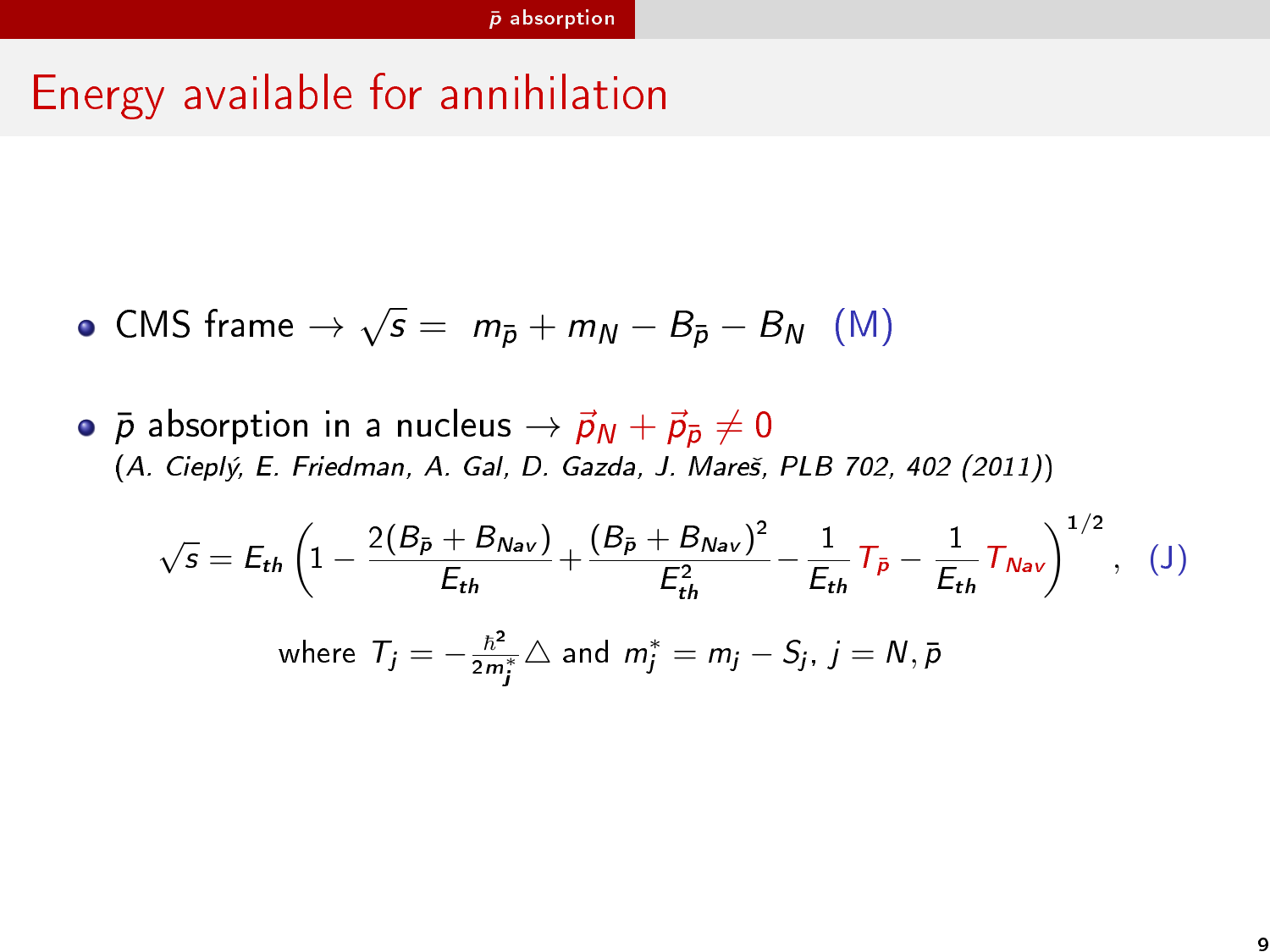## 1s  $\bar{p}$  energies and widths in nuclei



<span id="page-9-0"></span>Fig.4: Binding energies (left panel) and widths (right panel) of 1s  $\bar{p}$ -nuclear states in  $\Gamma$  is . Binding energies (tert paner) and widths (right paner) of is p-nuclear s<br>selected nuclei, calculated dynamically using the TM1 model for different  $\sqrt{s}$ .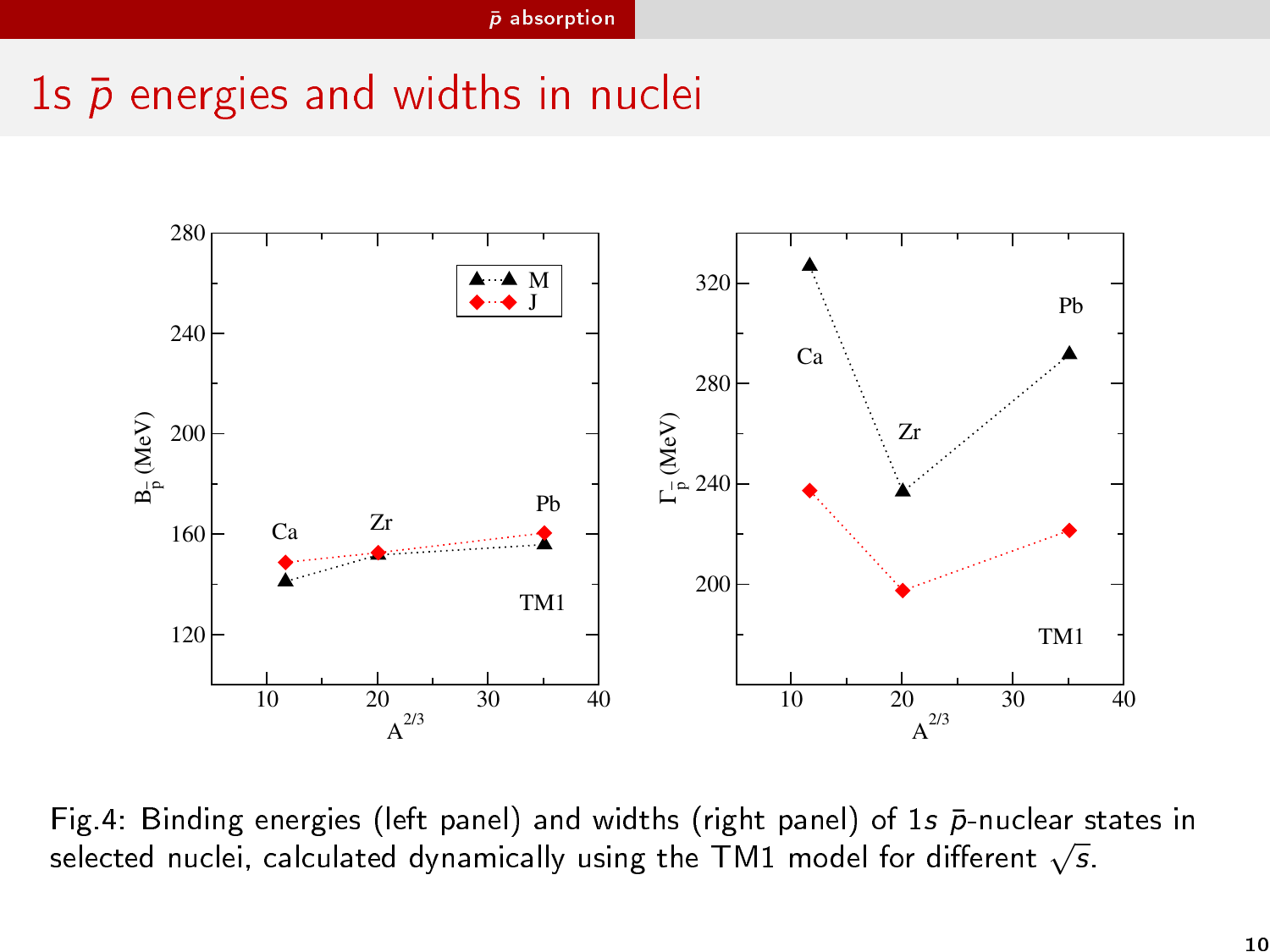# Paris  $\bar{N}N$  potential

- $\bullet$  Microscopic  $\bar{N}N$  Paris potential constrained by scattering and antiproton atom data (B. El-Bennich, M. Lacombe, B. Loiseau, S. Wycech, PRC 79 (2009) 054001.)
- Recently used to describe the  $\bar{p}$ -atom data and low energy  $\bar{p}$  scattering off nuclei
	- (E. Friedman, A. Gal, B. Loiseau, S. Wycech, NPA 934 (2015) 101)
- $\bullet$  S-wave  $\bar{p}$ -nucleus optical potential in a 't $\rho$ ' form

<span id="page-10-0"></span>
$$
2E_{\bar{p}}V_{\text{opt}} = -4\pi \frac{\sqrt{s}}{m_N} \left( F_0 \frac{1}{2}\rho_p + F_1 \left( \frac{1}{2}\rho_p + \rho_n \right) \right)
$$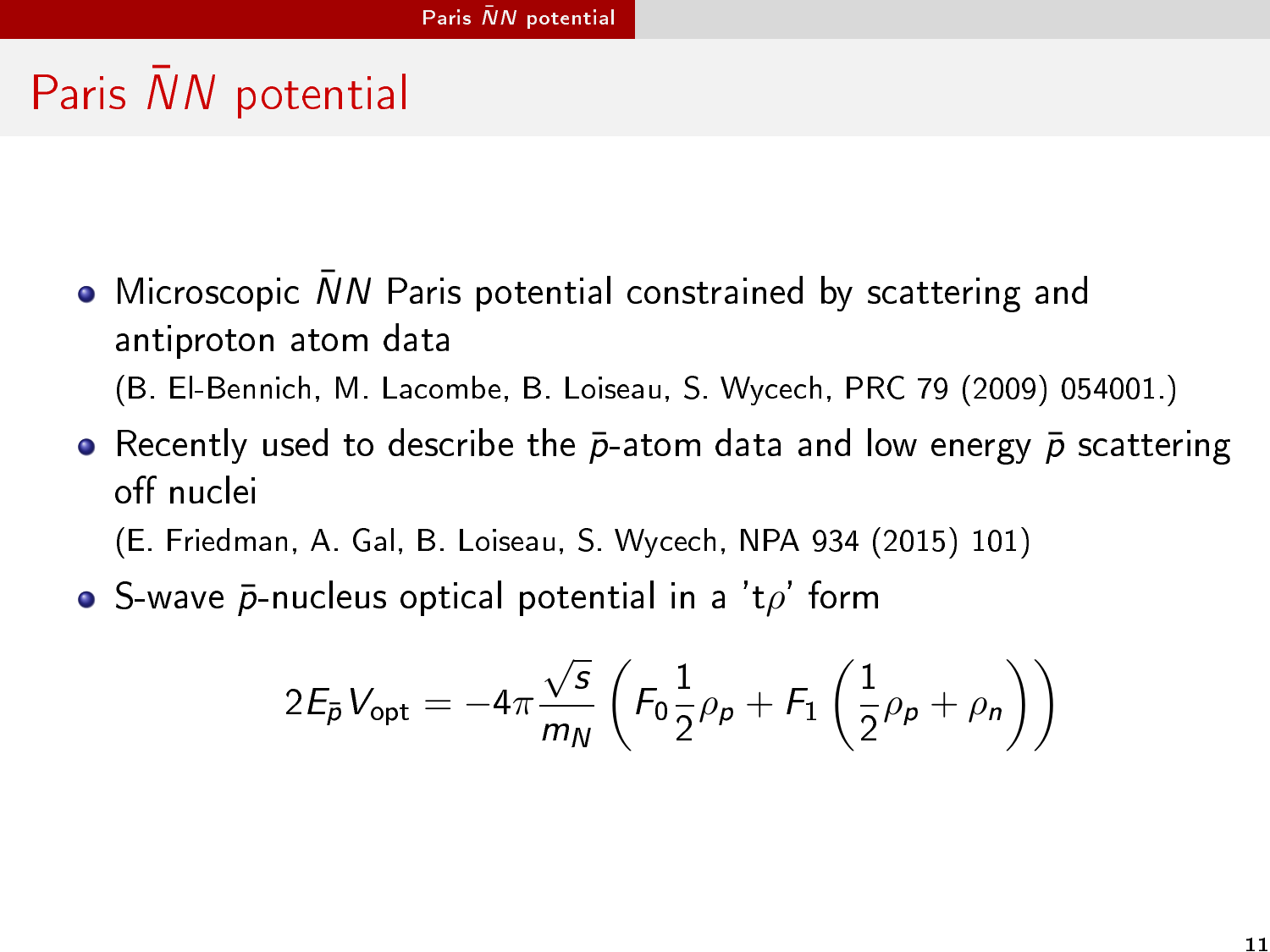## In-medium Paris S-wave amplitudes

• In-medium amplitudes  $F_0$  and  $F_1$  obtained from free-space amplitudes by multiple scattering approach (WRW) (T. Wass, M. Rho, W. Weise, NPA 617 (1997) 449)

$$
\mathcal{F}_1 = \frac{f_{\bar{p}n}(\delta\sqrt{s})}{1 + \frac{1}{4}\xi_k\frac{\sqrt{s}}{m_N}f_{\bar{p}n}(\delta\sqrt{s})\rho} , \mathcal{F}_0 = \frac{[2f_{\bar{p}p}(\delta\sqrt{s}) - f_{\bar{p}n}(\delta\sqrt{s})]}{1 + \frac{1}{4}\xi_k\frac{\sqrt{s}}{m_N}[2f_{\bar{p}p}(\delta\sqrt{s}) - f_{\bar{p}n}(\delta\sqrt{s})]\rho} ,
$$

<span id="page-11-0"></span>where  $\delta\sqrt{s} = \sqrt{s} - E_{\text{th}}$ ,  $\xi_k = \frac{9\pi}{\rho_f^2} 4 \int_0^\infty \frac{dt}{t} \exp(iqt) j_1^2(t)$  and  $q = \frac{1}{\rho_f} \sqrt{E_{\bar{p}}^2 - m_{\bar{p}}^2}$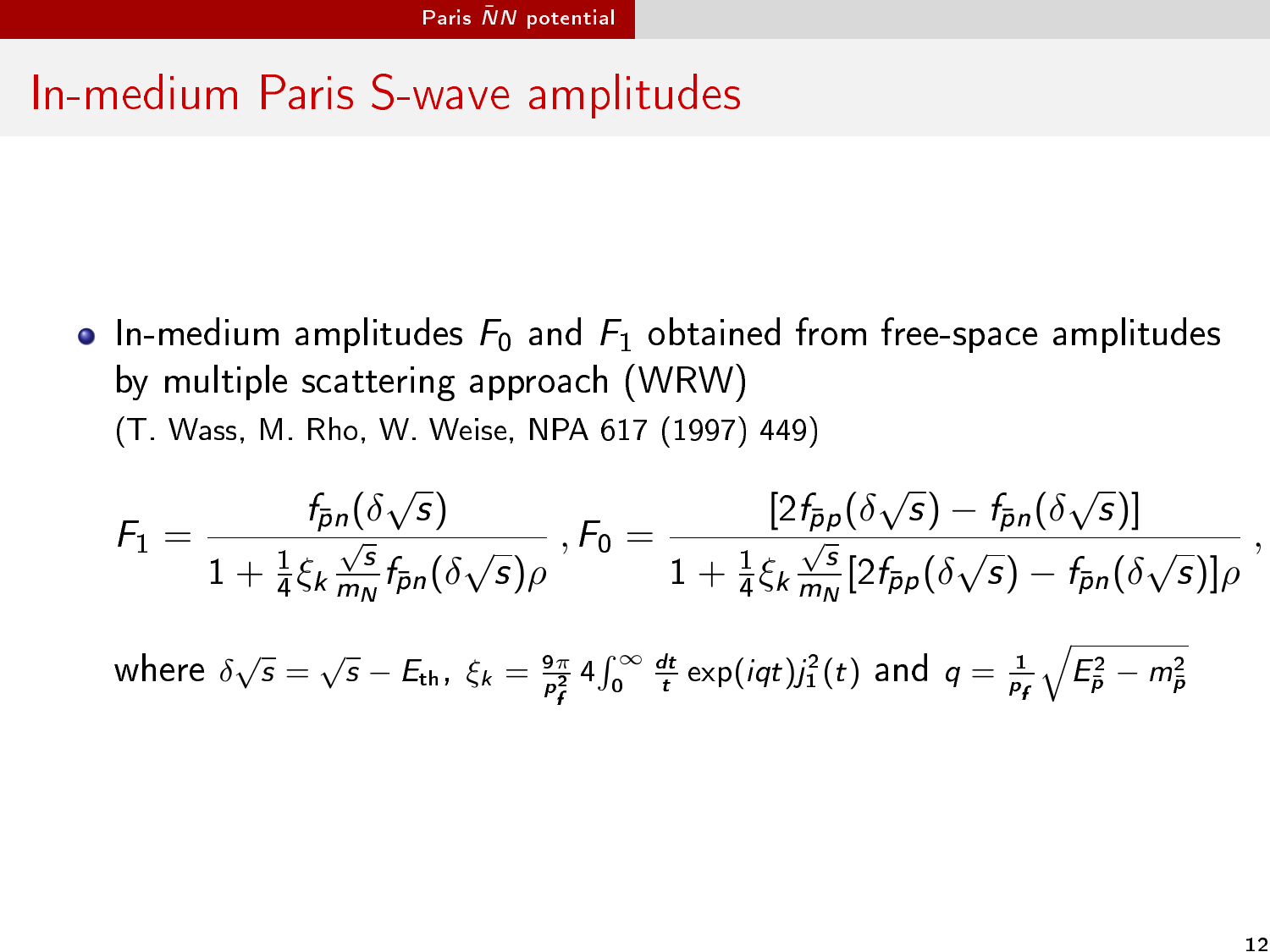## In-medium Paris S-wave amplitudes



<span id="page-12-0"></span>Fig.5: Energy dependence of the Paris 09  $\bar{p}N$  S-wave amplitudes: Pauli blocked amplitude for  $\rho_{\textbf{0}}=$  0.17 fm $^{-3}$  (solid lines) compared with free-space amplitude (dotted lines).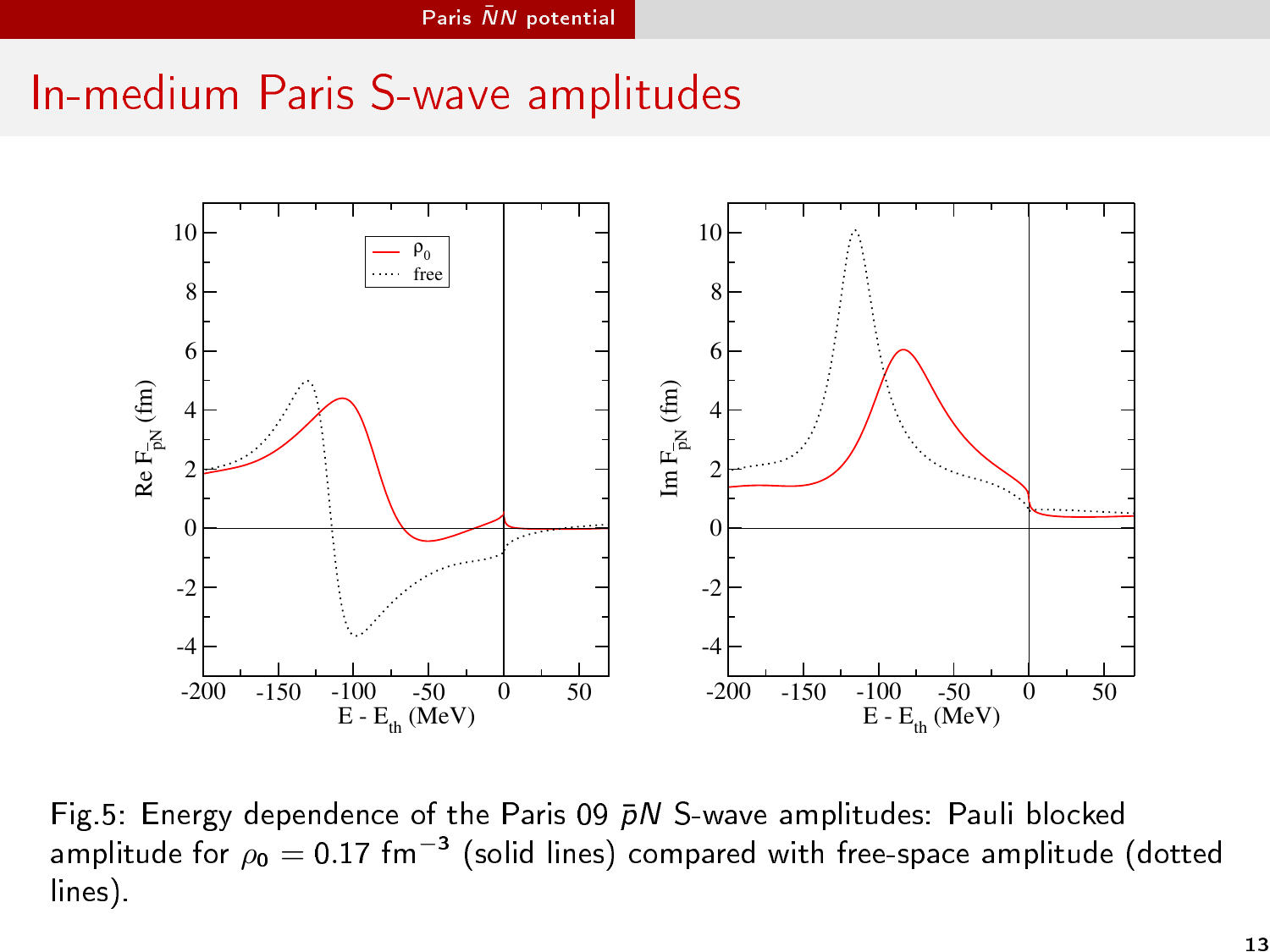## 1s  $\bar{p}$  energies and widths



<span id="page-13-0"></span>Fig.6: Binding energies (left panel) and widths (right panel) of 1s  $\bar{p}$ -nuclear states in  $\Gamma$  is the manning energies (nert parier) and widths (right parier) or 1s p-nuclear states in selected nuclei, calculated dynamically for  $\sqrt{s}=J$  using the Paris  $\bar NN$  S-wave potential (red) and phenomenological approach within the NL-SH model (black).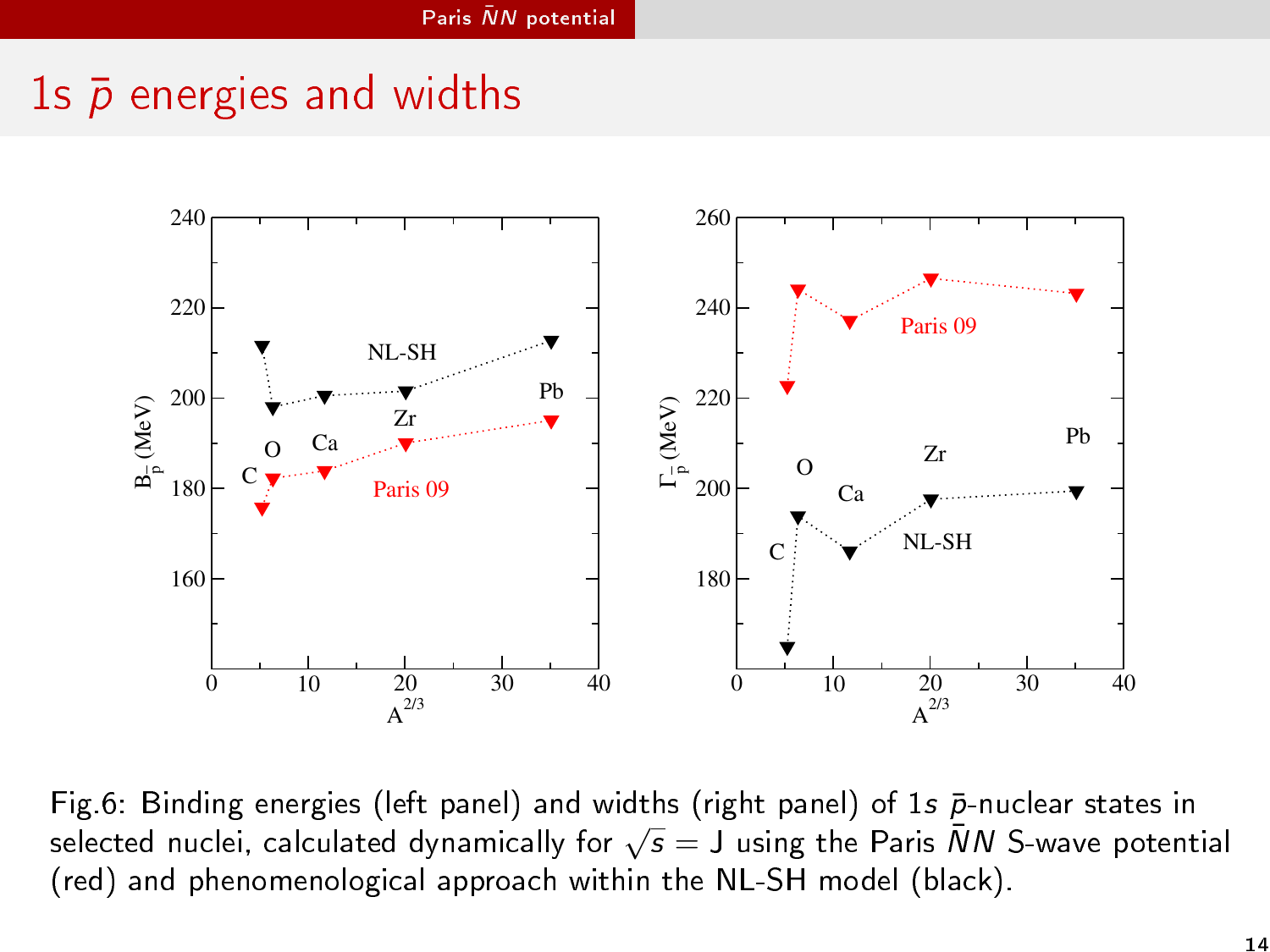# $\bar{p}$  spectrum in  $^{16}$ O



<span id="page-14-0"></span>Fig.7: 1s and 1p binding energies (lines) and widths (boxes) of  $\bar{p}$  in <sup>16</sup>O calculated  $\frac{1}{8}$ . Is and 1p binding energies (intes) and widths (boxes) or p in  $\sigma$  Calculation dynamically within the TM2 model for  $\sqrt{s} = J$  with phenomenological  $\bar{p}$  optical potential (left) and S-wave Paris potential (right).